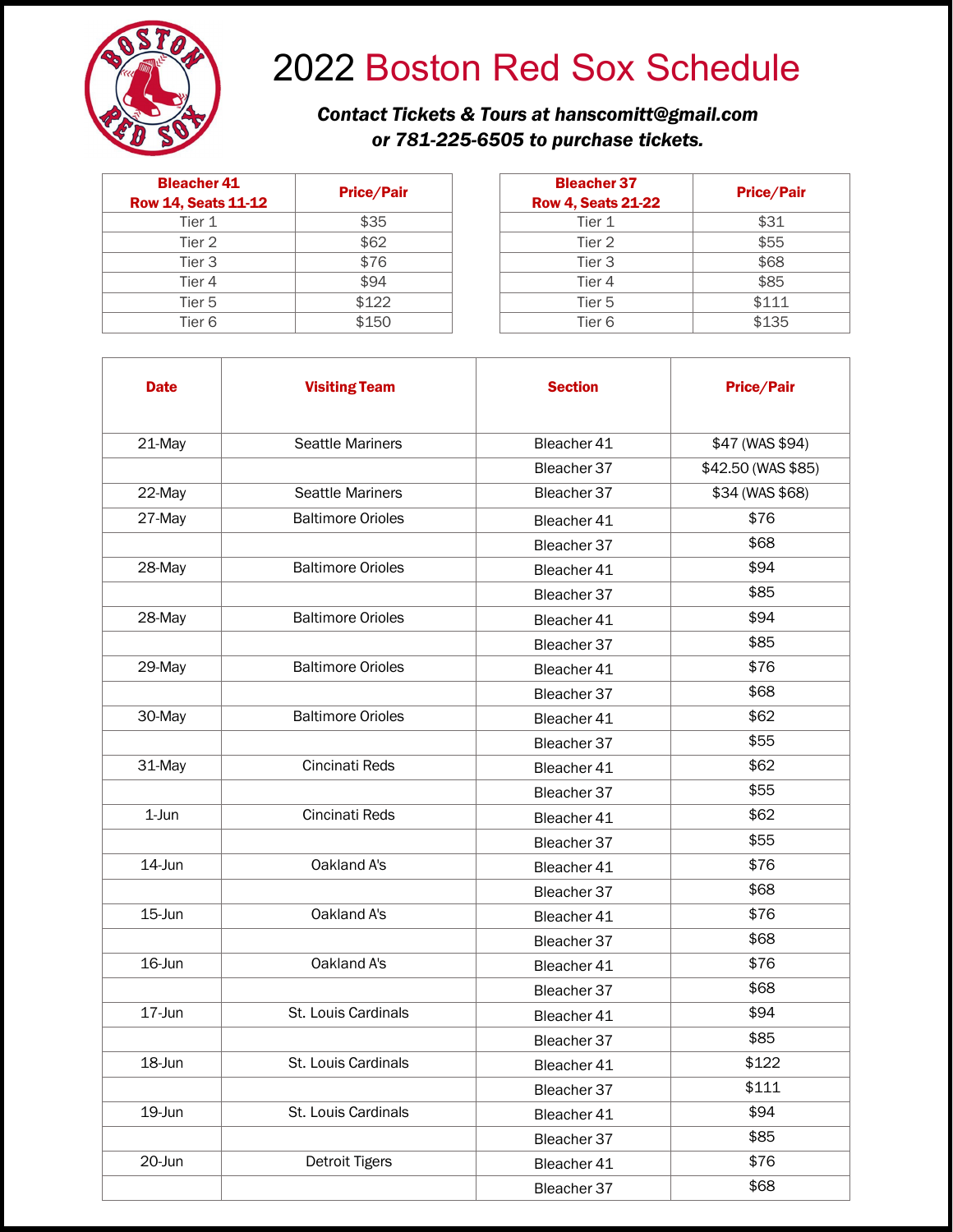| 21-Jun     | <b>Detroit Tigers</b>      | Bleacher 41 | \$76  |
|------------|----------------------------|-------------|-------|
|            |                            | Bleacher 37 | \$68  |
| 22-Jun     | Detroit Tigers             | Bleacher 41 | \$76  |
|            |                            | Bleacher 37 | \$68  |
| 4-Jul      | Tampa Bay Rays             | Bleacher 41 | \$76  |
|            |                            | Bleacher 37 | \$68  |
| 5-Jul      | Tampa Bay Rays             | Bleacher 41 | \$76  |
|            |                            | Bleacher 37 | \$68  |
| 6-Jul      | Tampa Bay Rays             | Bleacher 41 | \$76  |
|            |                            | Bleacher 37 | \$68  |
| 7-Jul      | New York Yankees           | Bleacher 41 | \$150 |
|            |                            | Bleacher 37 | \$135 |
| 8-Jul      | New York Yankees           | Bleacher 41 | \$150 |
|            |                            | Bleacher 37 | \$135 |
| 9-Jul      | New York Yankees           | Bleacher 41 | \$150 |
|            |                            | Bleacher 37 | \$135 |
| 10-Jul     | New York Yankees           | Bleacher 41 | \$122 |
|            |                            | Bleacher 37 | \$111 |
| 22-Jul     | Toronto Blue Jays          | Bleacher 41 | \$94  |
|            |                            | Bleacher 37 | \$85  |
| 23-Jul     | Toronto Blue Jays          | Bleacher 41 | \$122 |
|            |                            | Bleacher 37 | \$111 |
| 24-Jul     | Toronto Blue Jays          | Bleacher 41 | \$94  |
|            |                            | Bleacher 37 | \$85  |
| 25-Jul     | <b>Cleveland Guardians</b> | Bleacher 41 | \$76  |
|            |                            | Bleacher 37 | \$68  |
| 26-Jul     | <b>Cleveland Guardians</b> | Bleacher 41 | \$76  |
|            |                            | Bleacher 37 | \$68  |
| 27-Jul     | <b>Cleveland Guardians</b> | Bleacher 41 | \$76  |
|            |                            | Bleacher 37 | \$68  |
| 28-Jul     | <b>Cleveland Guardians</b> | Bleacher 41 | \$76  |
|            |                            | Bleacher 37 | \$68  |
| 29-Jul     | Milwaukee Brewers          | Bleacher 41 | \$94  |
|            |                            | Bleacher 37 | \$85  |
| $30 -$ Jul | <b>Milwaukee Brewers</b>   | Bleacher 41 | \$122 |
|            |                            | Bleacher 37 | \$111 |
| $31 -$ Jul | <b>Milwaukee Brewers</b>   | Bleacher 41 | \$94  |
|            |                            | Bleacher 37 | \$85  |
| 9-Aug      | <b>Atlanta Braves</b>      | Bleacher 41 | \$76  |
|            |                            |             |       |
|            |                            | Bleacher 37 | \$68  |
| 10-Aug     | <b>Atlanta Braves</b>      | Bleacher 41 | \$76  |
|            |                            | Bleacher 37 | \$68  |
| 11-Aug     | <b>Baltimore Orioles</b>   | Bleacher 41 | \$76  |
|            |                            | Bleacher 37 | \$68  |
| 12-Aug     | New York Yankees           | Bleacher 41 | \$150 |
|            |                            | Bleacher 37 | \$135 |
| 13-Aug     | New York Yankees           | Bleacher 41 | \$150 |
|            |                            | Bleacher 37 | \$135 |
| 14-Aug     | <b>New York Yankees</b>    | Bleacher 41 | \$122 |
|            |                            | Bleacher 37 | \$111 |
|            |                            |             |       |